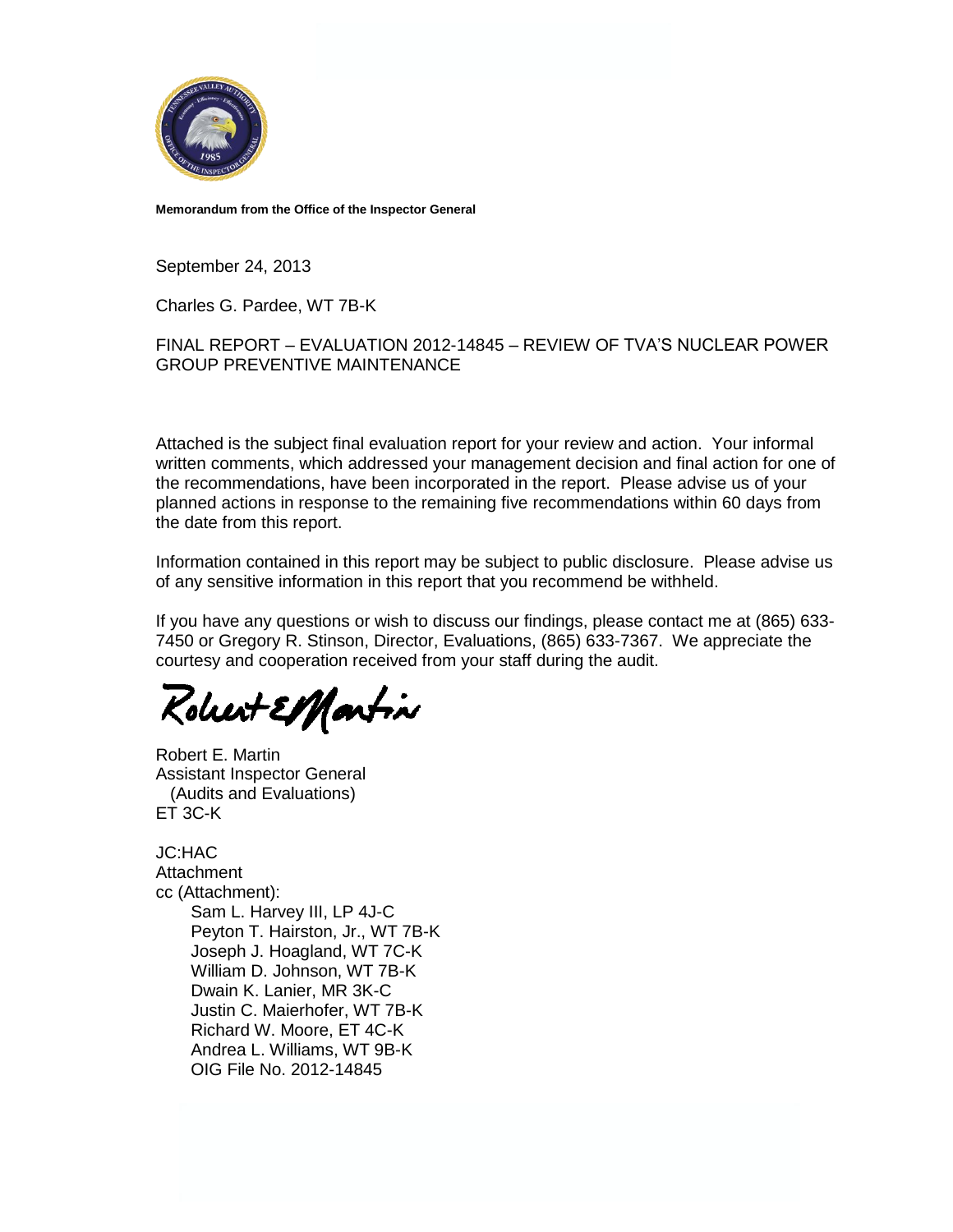

Office of the Inspector General

# *Evaluation Report*

To the Executive Vice President and Chief Operating Officer, **Operations** 

# **REVIEW OF TVA'S NUCLEAR POWER GROUP PREVENTITIVE MAINTENANCE**

Audit Team Janell B. Cunio Alina A. Karpich Deana D. Scoggins Evaluation 2012-14845 September 24, 2013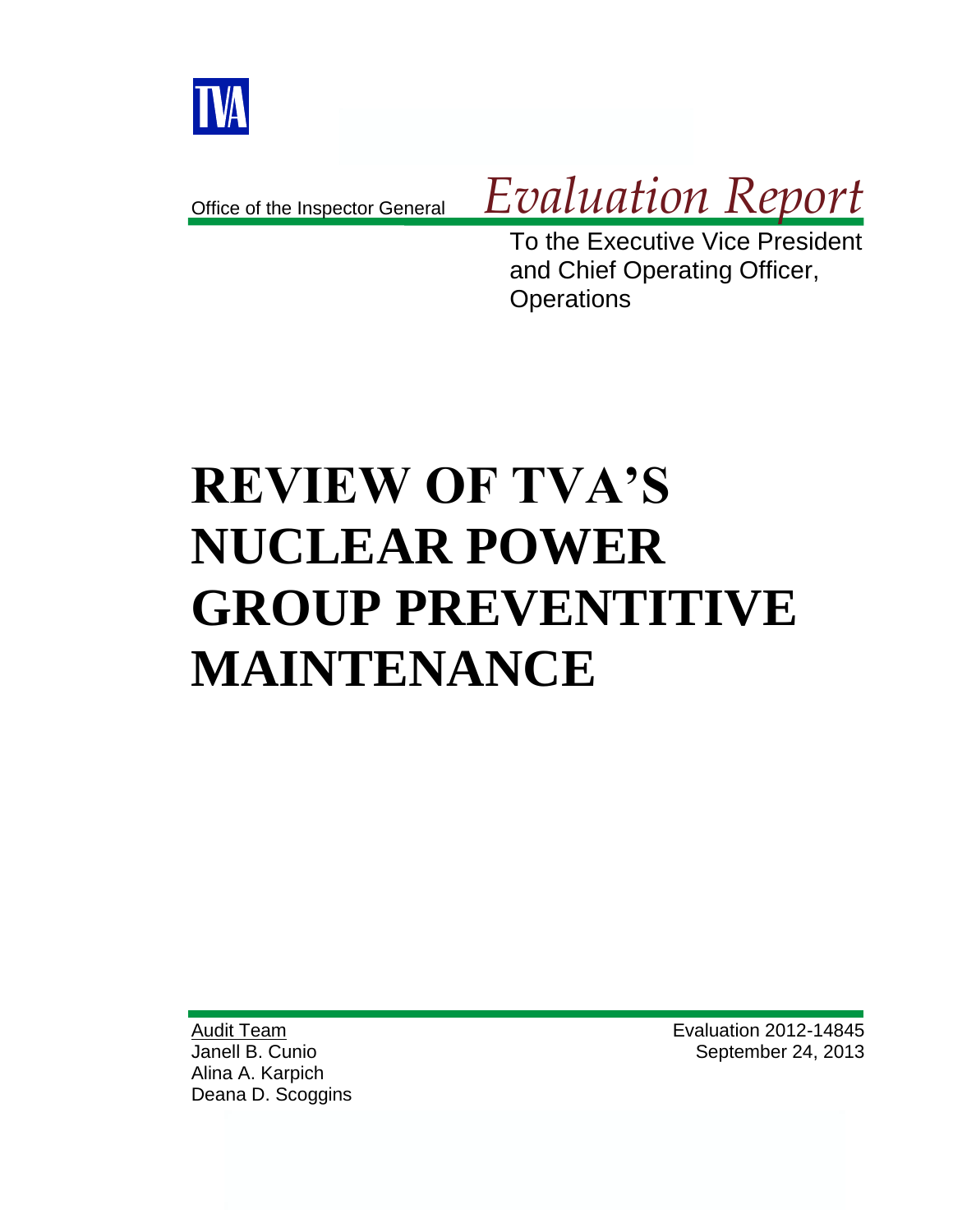# **ABBREVIATIONS**

| <b>BFN</b>   | <b>Browns Ferry Nuclear Plant</b>                  |
|--------------|----------------------------------------------------|
| <b>CY</b>    | <b>Calendar Year</b>                               |
| <b>EFOR</b>  | <b>Equipment Forced Outage Rate</b>                |
| <b>EMPAC</b> | <b>Enterprise Maintenance Planning and Control</b> |
| ERI          | <b>Equipment Reliability Index</b>                 |
| FY.          | <b>Fiscal Year</b>                                 |
| <b>INPO</b>  | Institute of Nuclear Power Operations              |
| <b>NPG</b>   | <b>Nuclear Power Group</b>                         |
| <b>OIG</b>   | Office of the Inspector General                    |
| <b>PER</b>   | <b>Problem Evaluation Report</b>                   |
| <b>PM</b>    | <b>Preventive Maintenance</b>                      |
| <b>PMO</b>   | <b>Preventive Maintenance Optimization</b>         |
| <b>SQN</b>   | Sequoyah Nuclear Plant                             |
| <b>TVA</b>   | <b>Tennessee Valley Authority</b>                  |
| <b>WBN</b>   | <b>Watts Bar Nuclear Plant</b>                     |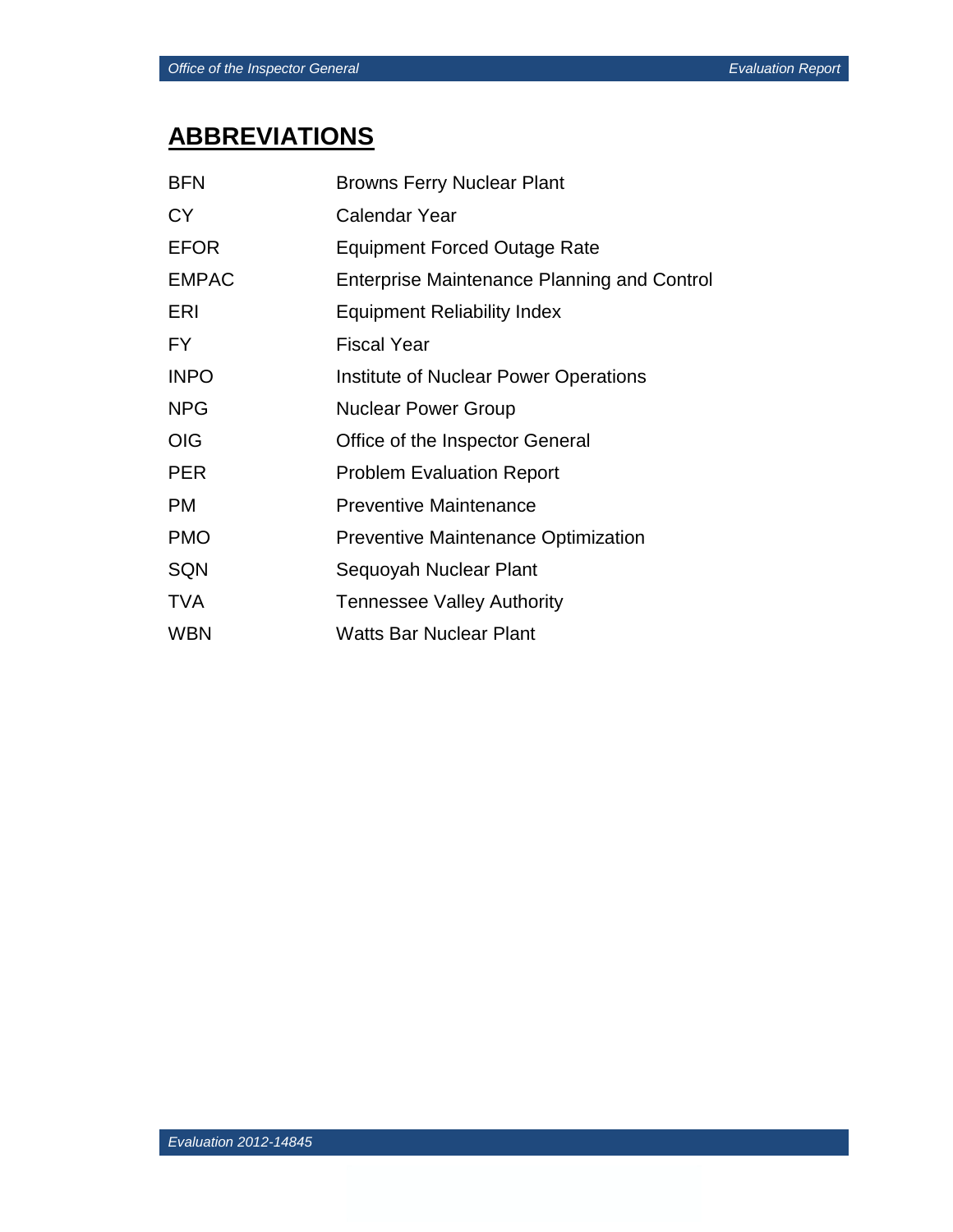# **TABLE OF CONTENTS**

| DEVIATIONS FROM PM SCHEDULES ARE NEGATIVELY |
|---------------------------------------------|
|                                             |
|                                             |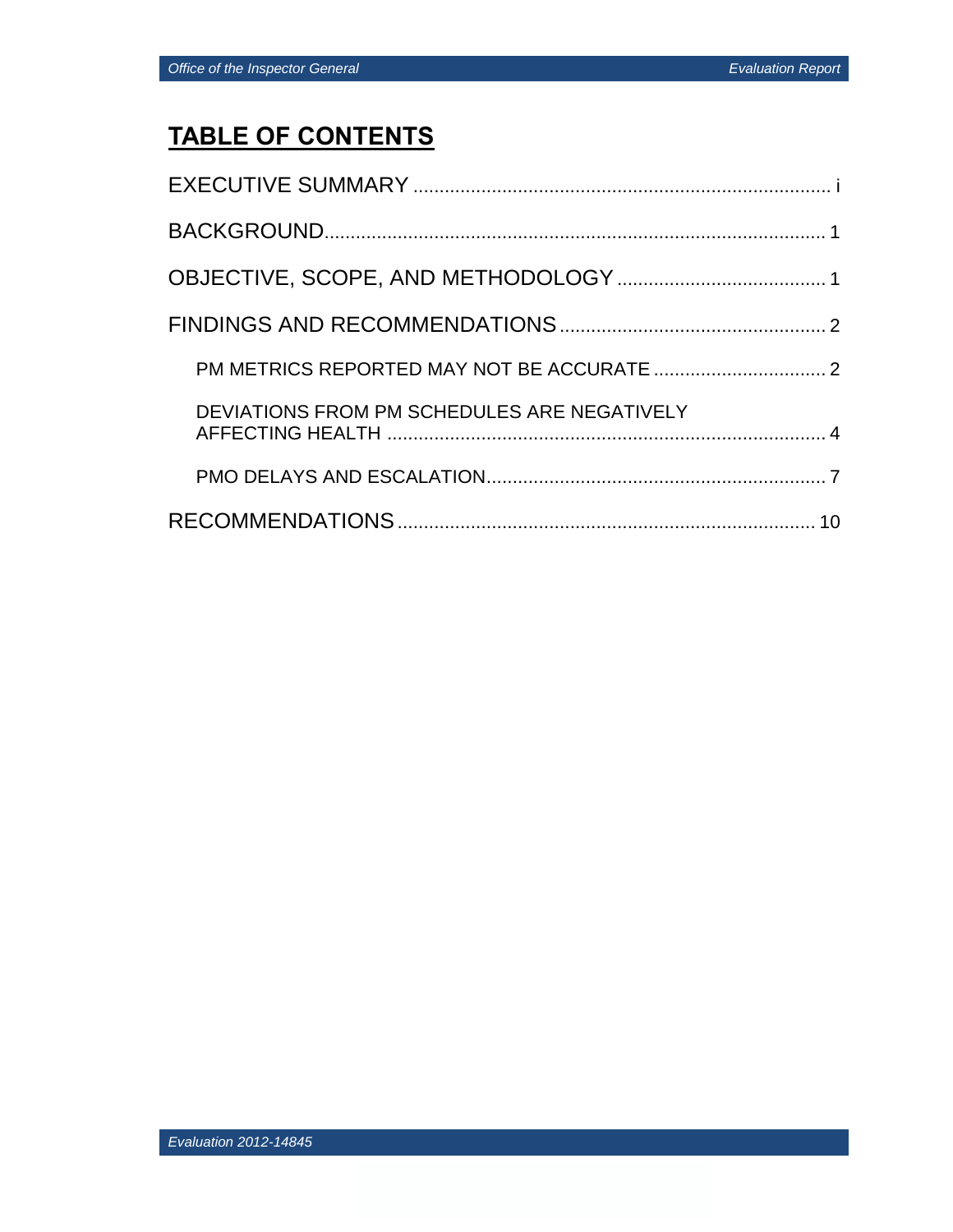

#### **Why the OIG Did This Evaluation**

Preventive Maintenance (PM) is predictive, repetitive, and planned maintenance actions taken to maintain a piece of equipment and extend its life. PM is important to the reliable operation of assets. As a result of recent issues with nuclear performance, we conducted a review of Nuclear Power Group's (NPG) PM program. The objective of our review was to determine if nuclear plant PM has been performed in accordance with established schedules and, if not, what effect the deviations are having.

#### **What the OIG Found**

We found that reported PM metrics may not be accurate. We were unable to determine the actual number of Late PMs and PM Deferrals for Tennessee Valley Authority's (TVA) three nuclear plants. During our review, we identified several concerns that raised questions about the validity of the reported PM metrics. For calendar year 2012, we were provided two sets of PM metrics for each site. There were differences in the data sets, and some of the differences were significant. TVA personnel were unable to reconcile the two sets of metric numbers. This made it impossible to determine the actual PM performance and what should have been reported.

Additionally, the three plants were not consistently using the "Counts as Deferral" flag in Maximo, thus preventing certain deferrals from being identified and considered for the deferral count. Also, we found there was inconsistency in how the Late PM metric was reported. These issues will impact the value of the NPG Equipment Reliability Index that is part of NPG's Winning Performance Scorecard for fiscal year 2013.

We also found the deviations from PM schedules are negatively affecting system and component health. Sixteen of 34 system health reports and four of eight component health reports we reviewed listed PM as an issue. While PM Program Health has historically been rated poorly, there has been improvement recently.

TVA started a Preventive Maintenance Optimization (PMO) program to bring its PM program in line with industry standards. Due to slow progress at all three plants, escalations were filed to raise the concern to a higher level. NPG-SPP-01.4, Governance, Oversight, Execution, and Support Program, provides an escalation process to address performance weaknesses where sites are not implementing timely actions to improve performance.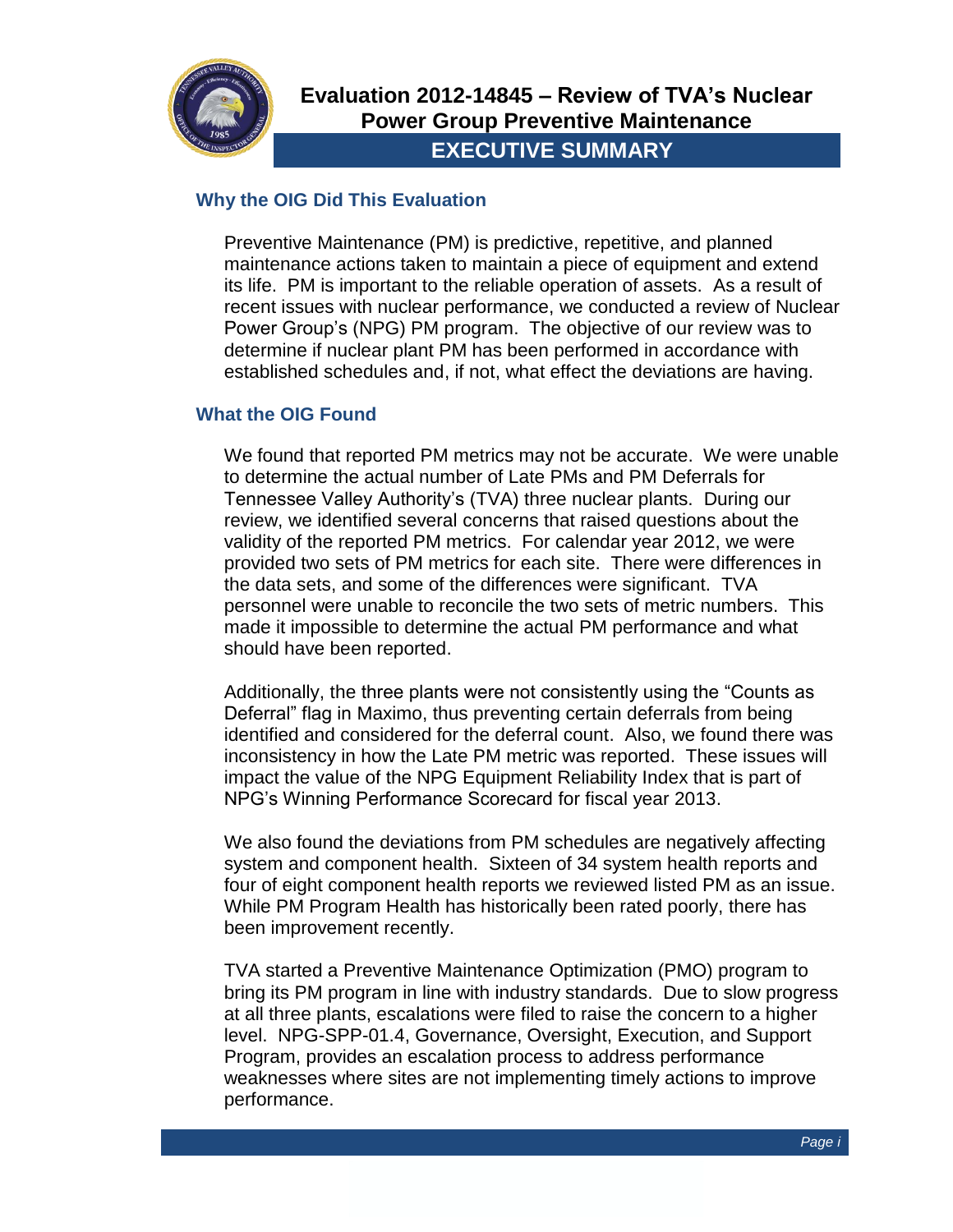

#### **What the OIG Recommends**

We recommend the Executive Vice President and Chief Operating Officer, Operations, take steps to (1) define methods for consistent and accurate reporting of PM metrics across the nuclear fleet, including a step for verification and retention of documentation for items manually excluded; (2) address issue with the "Counts as Deferral" flag used in PM tracking; (3) perform an analysis to determine what impact inaccurate PM data could have on the Equipment Reliability Index calculation for fiscal year 2013 Winning Performance; (4) reduce deviations from PM schedules; (5) take necessary actions to prevent reoccurring PMO implementation problems resulting from lack of site support; and (6) expedite PMO efforts.

#### **TVA Management's Comments**

TVA management agreed with the findings and recommendations in this report.

#### **Auditor's Response**

The OIG concurs with TVA management's comments.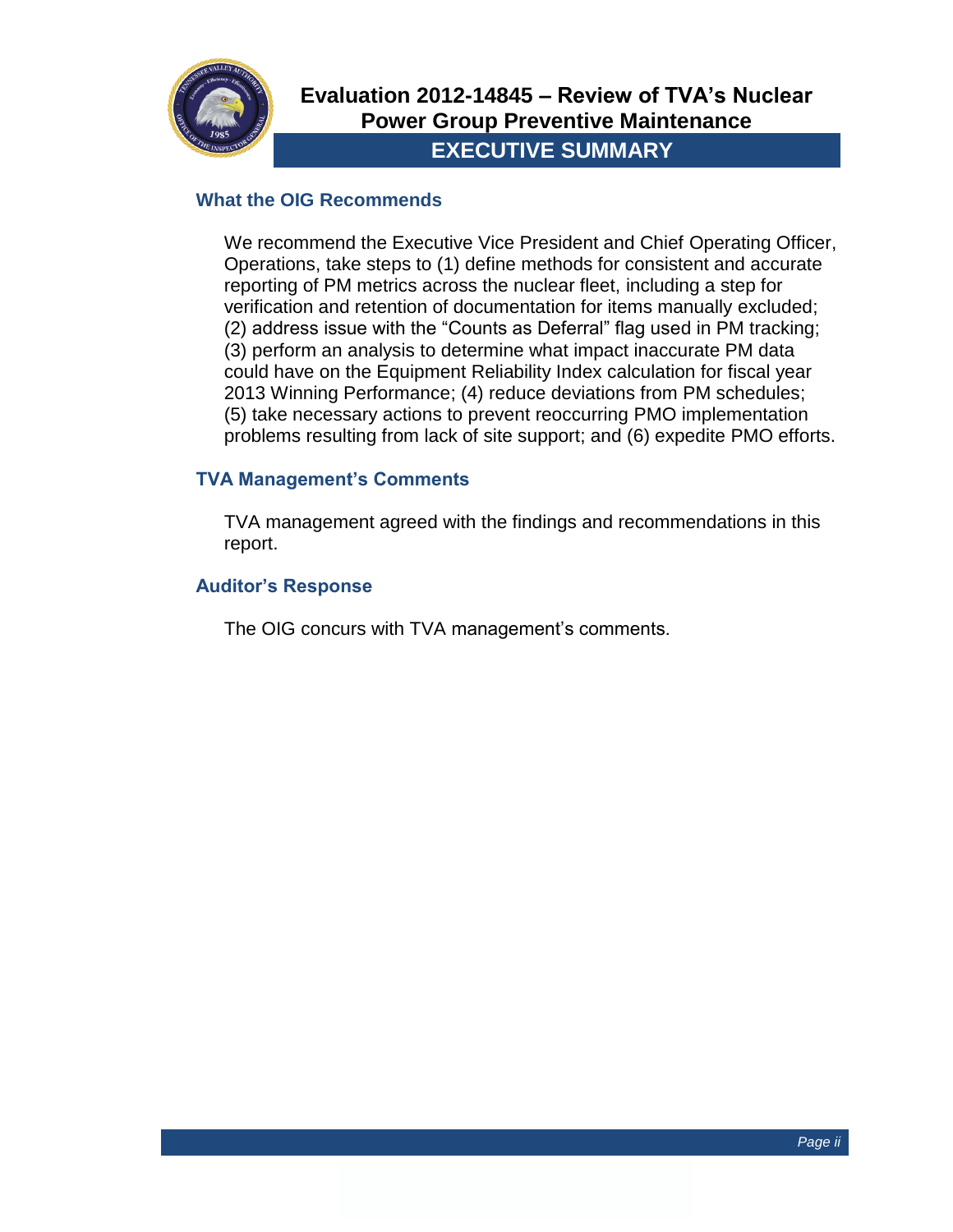# **BACKGROUND**

Tennessee Valley Authority's (TVA) nuclear plants contribute approximately 6,600 megawatts of electricity to the power grid, which is about 30 percent of TVA's power supply, making the Nuclear Power Group (NPG) an integral part of the seven-state power system. TVA's three nuclear power plants–Browns Ferry Nuclear Plant (BFN), Sequoyah Nuclear Plant (SQN), and Watts Bar Nuclear Plant (WBN)–make enough electricity to power more than three million homes in the Tennessee Valley. According to TVA, Nuclear's challenge is to continue its mission to ensure safe plant operations and achieve its vision of being the best multi-site nuclear power operator in the world.

Preventive Maintenance (PM) is predictive, repetitive, and planned maintenance actions taken to maintain a piece of equipment and extend its life. NPG-SPP-06.2, Preventive Maintenance, describes the process and related requirements for controlling PM activities at the sites. This procedure applies to all groups involved in establishing, executing, revising, and monitoring the effectiveness of nuclear plant PM programs. Also, this procedure is a key part of the implementation of the NPG's Equipment Reliability program and endorses the key attributes of PM in the Institute of Nuclear Power Operations' (INPO) AP-913, Equipment Reliability Process Description. The purpose of TVA's PM program is to maintain a reliability-centered balance of predictive and other preplanned maintenance activities which reduces the need for corrective maintenance efforts.

# **OBJECTIVE, SCOPE, AND METHODOLOGY**

PM is important to the reliable operation of assets. As a result of recent issues with nuclear performance, we conducted a review of NPG's PM program. The objective of our review was to determine if nuclear plant PM has been performed in accordance with established schedules and, if not, what effect the deviations are having. The scope of our review included calendar year (CY) 2010-2012.

To achieve our objective, we reviewed:

- Policies and procedures and interviewed key personnel to determine PM requirements.
- INPO AP-913, Equipment Reliability Process Description, to determine the industry standard for PM.
- PM metrics from CY2010-2012 to identify historical status of NPG PM.
- Supporting documentation for the PM metrics for CY2012.
- PM Program Health Reports for CY2011-2012 to determine program health.
- A random sample of Nuclear system and component health reports from CY2011-2012 to determine if PM effects system health.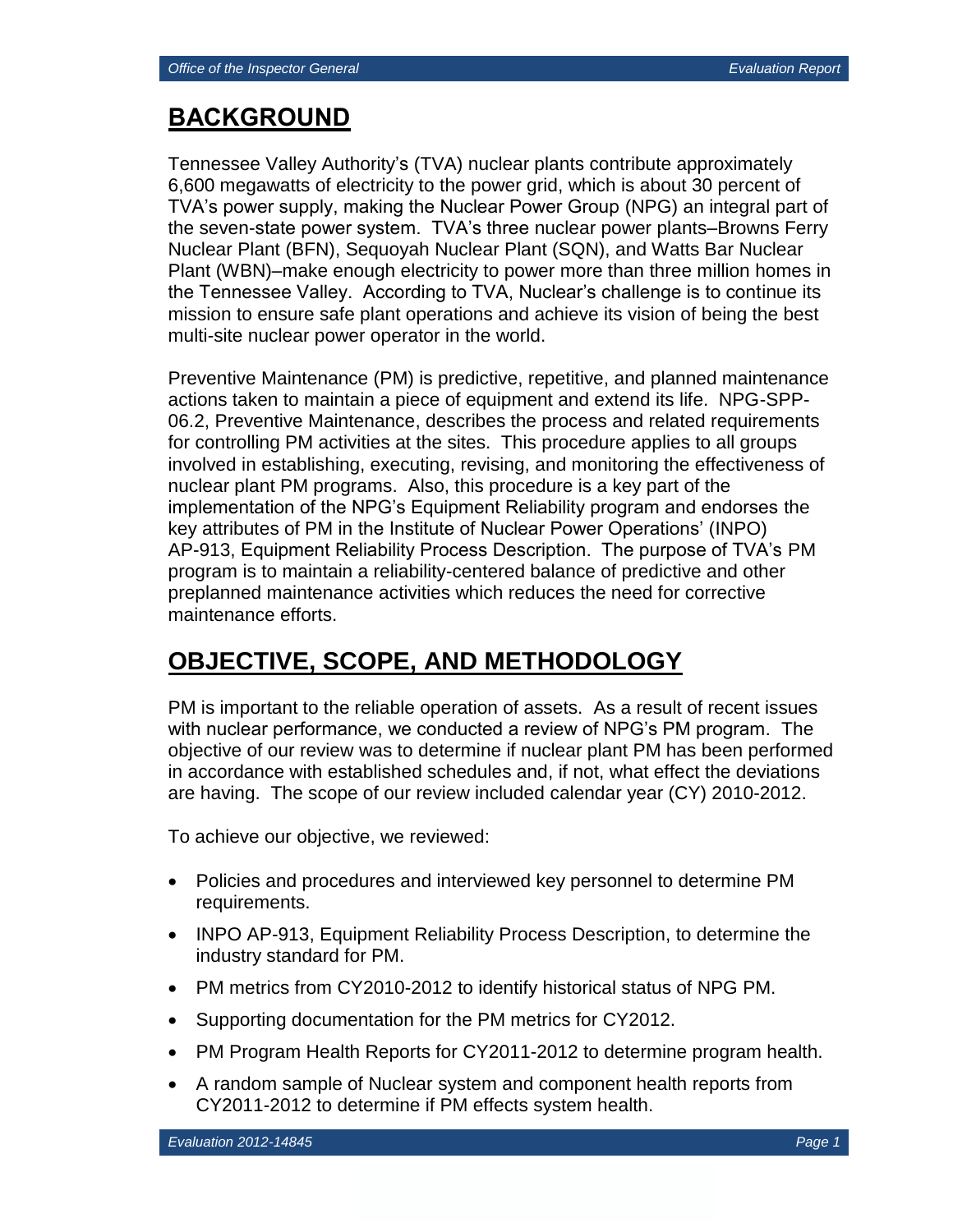This review was performed in accordance with the Council of the Inspectors General for Integrity and Efficiency's *Quality Standards for Inspection and Evaluation*.

# **FINDINGS AND RECOMMENDATIONS**

We found that the reported PM metrics<sup>1</sup> may not be accurate. During our review, we identified several concerns that raised questions about the validity of the reported PM metrics. For CY2012, we were provided two sets of PM metrics for each site. There were differences in the data sets and some of the differences were significant. TVA personnel were unable to reconcile the two sets of metric numbers. This made it impossible to determine the actual PM performance and what should have been reported. Additionally, the three plants were not consistently using the "Counts as Deferral" flag in Maximo,<sup>2</sup> thus preventing certain deferrals from being identified and considered for the deferral count. Also, we found there was inconsistency in how the Late PM metric was reported. These issues will impact the value of the NPG Equipment Reliability Index (ERI), which is part of NPG's Winning Performance Scorecard for fiscal year (FY) 2013. We also found that the deviations from PM schedules are negatively affecting system and component health. Sixteen of 34 system health reports and four of eight component health reports we reviewed listed PM as an issue. While PM Program Health has historically been rated poorly, there has been improvement recently. TVA started a PM Optimization (PMO) program to bring its PM program in line with industry standards. Due to slow progress at all three plants, escalations<sup>3</sup> were filed to raise the concern to a higher level.

### **PM METRICS REPORTED MAY NOT BE ACCURATE**

We found that reported PM metrics may not be accurate. We were unable to determine the actual number of Late PMs and PM Deferrals for TVA's three nuclear plants. During our review, we identified several concerns that raised questions about the validity of the reported PM metrics. For CY2012, we were provided two sets of PM metrics for each site. There were differences in the data sets and some of the differences were significant. TVA personnel were unable to reconcile the two sets of metric numbers. This made it impossible to determine the actual PM performance and what should have been reported. Additionally, the three plants were not consistently using the "Counts as Deferral" flag in

 $\frac{1}{1}$ PM metrics are used internally by management and reported to INPO. INPO was established to specify appropriate safety standards including those for management, quality assurance, and operating procedures and practices and conduct independent evaluations. INPO works to help the nuclear power industry achieve the highest levels of safety and reliability–excellence–through plant evaluations, training and accreditation, event analysis and information exchange, and assistance.

<sup>&</sup>lt;sup>2</sup> Maximo is the TVA system of record for Asset and Location information.

<sup>3</sup> NPG-SPP-01.4, Governance, Oversight, Execution, and Support Program, provides an escalation process to address performance weaknesses where sites are not implementing timely actions to improve performance. The escalation process directs and documents the formal notification of corporate officers, vice presidents, and site leadership of issues identified during the corporate oversight function that are not being adequately addressed by the site's line organization.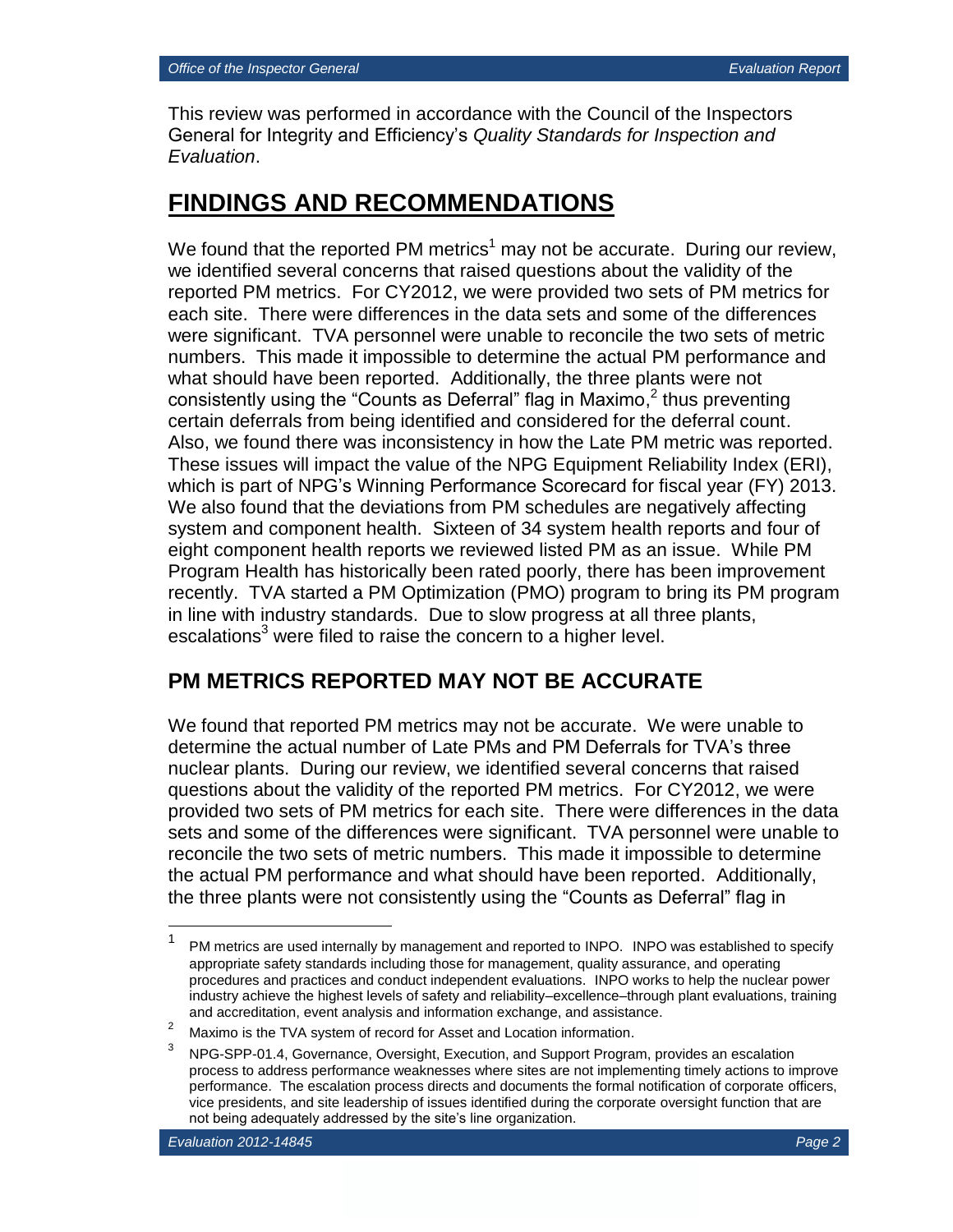Maximo, and we found inconsistency in how the Late PM metric was reported. These issues will impact the value of the NPG ERI calculation, which is part of NPG's Winning Performance Scorecard for FY2013.

We reviewed PM metrics for CY2010-2012, including metrics for critical PMs deferred,<sup>4</sup> total PMs deferred,<sup>5</sup> critical PMs in second half grace,<sup>6</sup> total PMs in second half grace,<sup>7</sup> and Late PMs<sup>8</sup> reported by each site. We also reviewed additional documentation for those metrics for CY2012 provided by NPG Corporate.

For CY2012, there were differences in the data sets and some of the differences were significant. TVA personnel were unable to reconcile the two sets of metric numbers. This made it impossible to determine the actual PM performance and what should have been reported. According to TVA, the site PM metrics are reported to INPO and used internally by management.

While they were unable to reconcile the numbers, plant and NPG Corporate personnel provided some possible explanations for what may have caused the differences. One explanation for the differences is the timing of when the reports used for calculating the metric were pulled. According to TVA, a matter of a few hours could make a difference. Another reason provided was that PMs are not required for out-of-service equipment until the equipment is back in service. Personnel from one plant mentioned they did not manually adjust the late date for out-of-service items to when the item was estimated to be back in service but marked off those items from the reported metrics at the end of the month.

At BFN, it was discovered the report query used was insufficient to identify all PM Deferrals within a current month. That error resulted in BFN providing inaccurate data to populate the indicators for critical PMs Deferred and total PMs Deferred. According to NPG Corporate personnel, this issue potentially affected the PM deferral metrics by not counting some PM Deferrals that should have been counted. This issue was not limited to BFN, as some instances were also identified at SQN and WBN. A Problem Evaluation Report (PER) was created and a Service Request was initiated to address this issue, which was marked complete as of June 27, 2013, indicating the issue was resolved.

 $\overline{4}$ <sup>4</sup> Critical PMs are those that have been coded Critical or High Critical as per INPO AP-913, Equipment Reliability Process Description.

 $5$  Total PMs are indicative of the organizations ability to handle existing PM work load.

 $6$  Critical PMs in second half grace reflect the ability of the organization to maintain their most critical PMs on or near their due dates. The grace period is defined as a time after the scheduled due date in which the activity may be completed without being considered late and is normally 25 percent beyond the due date. Other percentages may be used for the grace period at the PM Coordinator's discretion.

<sup>7</sup> Total PMs in second half grace reflect the ability of the organization to handle the overall workload with given resources. This is more of a leading indicator compared to deferrals or Late PMs.

<sup>8</sup> Late PMs are the number of PM tasks that exceeded their original late dates without an approved extension or deferral.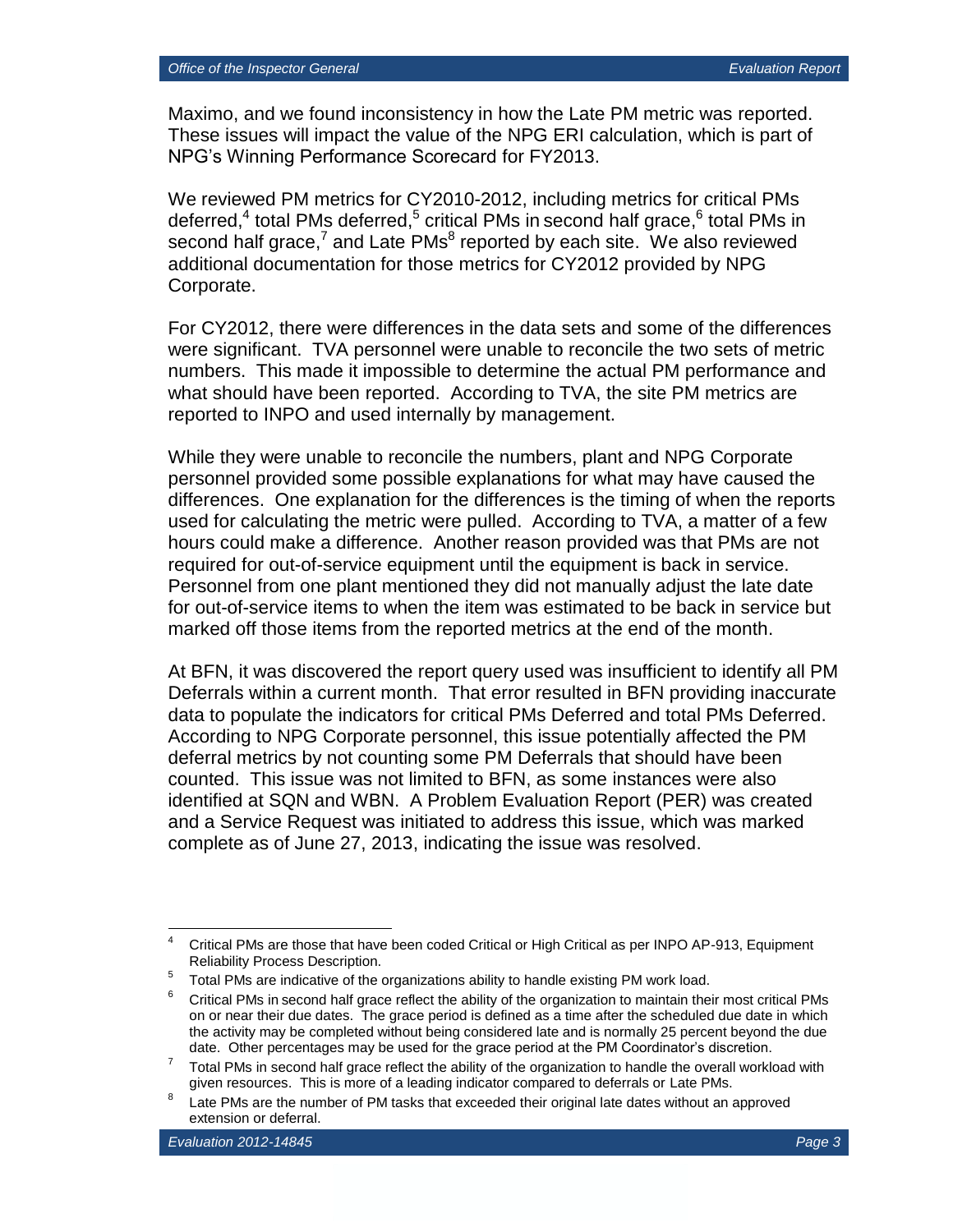Another issue with the PM reporting was also identified. All three plants were not consistently using the "Counts as Deferral" flag in Maximo, which prevented certain deferrals from being identified and considered for the deferral count. This issue applies to both critical and noncritical PM Deferrals. All deferrals should have been evaluated and marked either "Yes" or "No." Since all deferrals were not dispositioned, there is the potential that deferrals might not have been counted. BFN had a significant amount of deferrals not flagged, while WBN and SQN had fewer instances.

Also, we found there was inconsistency in how the Late PM metric was reported. In discussions with TVA personnel, it was determined that in some months, the Late PM metric was divided by the number of units,  $9$  while in other months they were not divided by unit. Reporting the metric in two different manners reduces the ability to historically trend the metric. TVA issued a Service Request for a PER on July 10, 2013, to address the confusion on reporting Late PMs, immediately after discussions about the issue.

In FY2013, one of Corporate NPG's Winning Performance Scorecard measures is NPG ERI. The NPG ERI has a 15 percent weight on Corporate NPG's Performance Scorecard in the Reliability category. Deferral of critical PMs and timely completion of critical PMs are two factors in the ERI, which together account for 10 percent of the total score. The issues identified will impact the value of the NPG ERI. While our scope only covered 3 months of FY2013 data, some of the problems identified have not been resolved and could impact additional 2013 data.

### **DEVIATIONS FROM PM SCHEDULES ARE NEGATIVELY AFFECTING HEALTH**

We found that deviations from PM schedules are negatively affecting system and component health. PM Program Health<sup>10</sup> has historically had poor ratings<sup>11</sup> but is improving.

<sup>9</sup> The metrics are to be reported out on a per unit basis. The number reported should equal the total number of Late, Deferred, or PMs in grace divided by the number of operating units for the plants; with 3 for BFN, 2 for SQN, and 1.4 for WBN.

 $10$  System, program, and component health monitoring provides a method to improve and maintain equipment performance by identifying shortfalls in equipment or programs, identifying issues from internal or external operating experience, identifying issues that will affect future performance of equipment, and identifying opportunities offered by emerging technologies, benchmarking, or innovations that improve equipment performance.

<sup>&</sup>lt;sup>11</sup> System, program, and component health are assigned a color rating based on a numerical system. A red rating is defined as intolerable and requires excessive monitoring/resources to maintain. A yellow rating is defined as not acceptable and needs additional attention. A white rating is defined as needs improvement and current performance/activities are appropriate.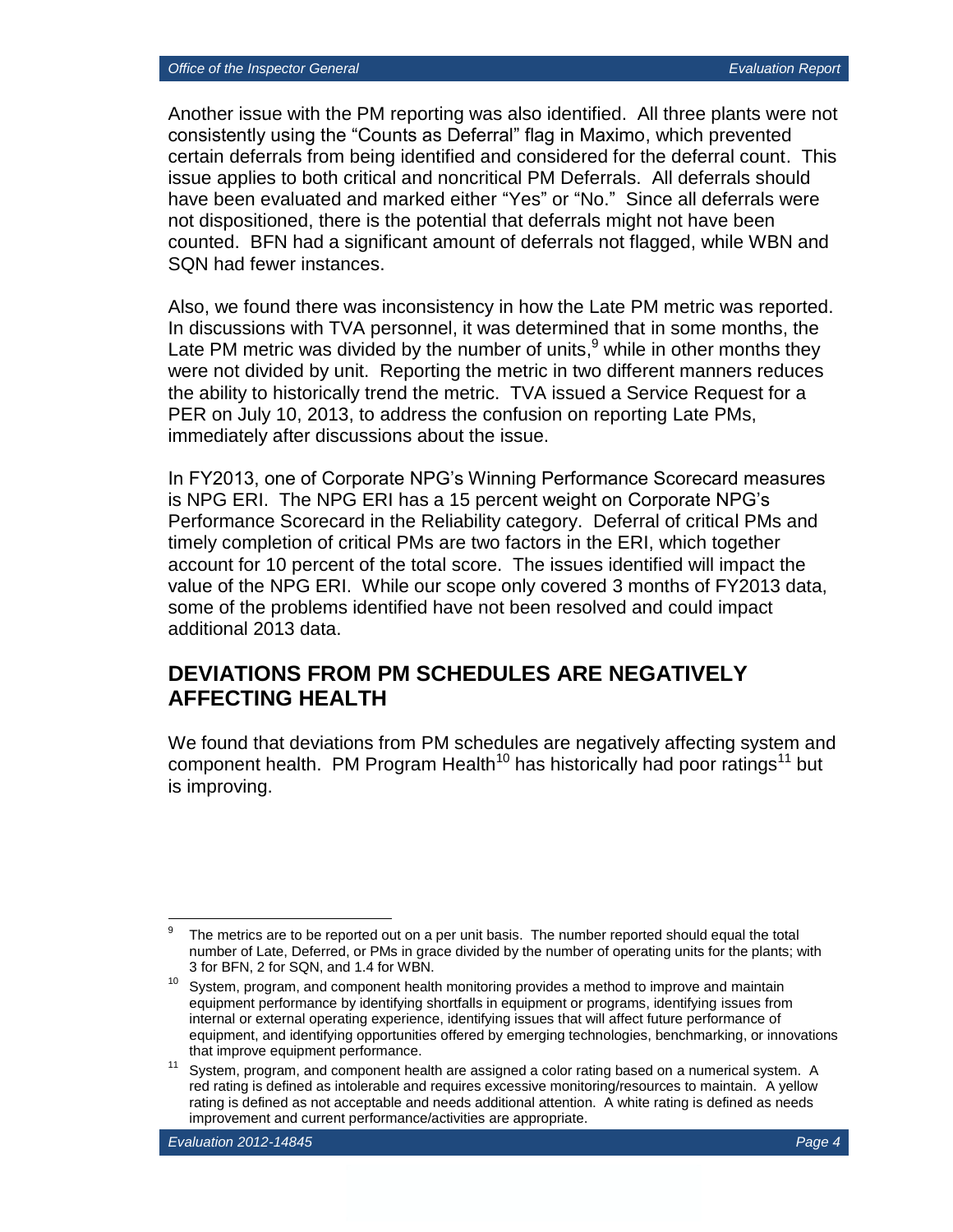As part of another review,<sup>12</sup> a random sample of 50 system, component, and program health reports with statuses of red or yellow (indicating poor health) was selected for testing. A review of those 50 reports found that lack of PM activities contributed to declining health for multiple systems and components. Of the 50 reports in the sample, 16 of the 34 system health reports, 4 of the 8 component health reports, and none of the 8 program health reports listed PM as an issue. The 16 system health reports were rated red or yellow for the indicator titled Critical Component Deferred and Late PMs. The following detailed comments were provided in some of the reports reviewed:

- A system health report stated the system was declining partly due to Critical Component Deferred PMs.
- A system health report stated one of the major issues affecting health was four Critical Component Deferred PMs.
- Two system health reports stated the system was red due to maintenance activities not being performed; and one of those stated that aging equipment not being rebuilt along with Deferred PMs was placing the system at risk.
- A system health report stated Critical Component Deferred/ Late PMs continued to negatively impact system health.
- A system health report stated one of the issues that was most challenging to the system's overall health was Critical Component Deferred PMs.
- A component health report rated red stated one of the reasons for the downgrade in color rating was excessive Deferred PMs.

TVA began developing PM program health reports for Nuclear in 2011. We reviewed these reports and found the health was poor but improved from 2011 to 2012. All three plants were rated as red in the first half of 2011. By the second half 2012, BFN and WBN raised their rating to yellow, while SQN raised its rating to white. According to NPG corporate management, more site focus is needed to ensure thoroughness and accuracy in the PM program health reports. Table 1 below details the Program Health ratings for the three plants for 2011 and 2012.

| <b>PM Program Health Ratings</b> |              |               |            |               |            |        |
|----------------------------------|--------------|---------------|------------|---------------|------------|--------|
| <b>Time Frame</b>                | <b>BFN</b>   |               | <b>SQN</b> |               | <b>WBN</b> |        |
|                                  | <b>Color</b> | <b>Rating</b> | Color/     | <b>Rating</b> | Color      | Ratino |
| <b>First Half 2011</b>           | <b>Red</b>   | 63.25         | <b>Red</b> | 59.25         | <b>Red</b> | 66.25  |
| <b>Second Half 2011</b>          | <b>Red</b>   | 37.75         | <b>Red</b> | 61.75         | Yellow     | 79.5   |
| First Half 2012                  | Yellow       | 80            | Yellow     | 77            | Yellow     | 79     |
| <b>Second Half 2012</b>          | Yellow       | 82            | White      | 83            | Yellow     | 80     |

**Table 1: PM Program Health Ratings CY2011-2012**

Source: Table developed from TVA data on nuclear plant PM program health.

<sup>12</sup> Evaluation 2012-14842 – Actions to Address Nuclear Plant Systems, Components, and Programs.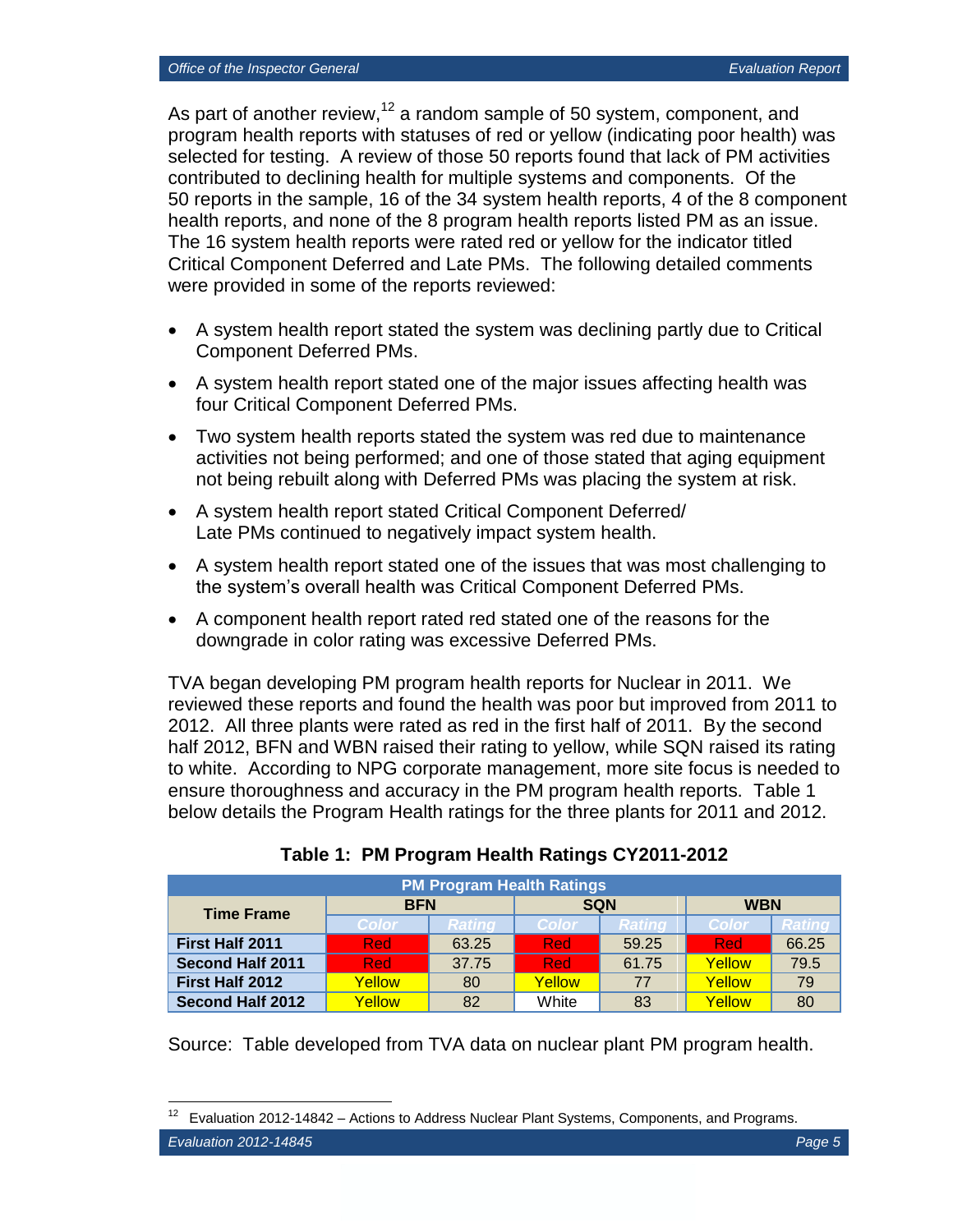The initial PM program health report, prepared for the first half of CY2011, for all three plants stated the PM program processes had not been effective in optimizing PM program execution. This had resulted in maintenance resource requirements exceeding resource availability and had adversely impacted the ability to address corrective maintenance issues and implement plant improvements.

The next PM program health reports, completed for the second half of CY2011, issued for all three plants stated:

- All three sites questioned the current PM organization structure, fractured nature of PM ownership, loss of expertise to deal with technical justifications of deferrals, and resources applied to the maintaining of the PM program.
- Established roles were not consistently performed the same across the fleet.
- Evidence of a number of systems being chronically red or yellow in system health color for several years and the excessively high number of PM backlog served as touch points to illustrate tolerance of precursors to equipment failures and degraded conditions.
- The PM program had not been implemented effectively as evidenced by a high number of PM Deferrals, Late PMs, and equipment failures due to lack of PMs.
- The fractured nature of PM ownership magnified departmental concept differences; these conceptual differences were not always aligned and tend to work against a cohesive program.

In 2012, the PM program health reports started to show some improvements. According to TVA, actions taken as part of the PMO helped improve the PM program health rating. The reports for all three plants stated:

- There are many processes in place to help identify and mitigate the PM longstanding weaknesses; PMO is being used to upgrade BFN, SQN, and WBN PMs to the Electric Power Research Institute templates and ensure the right PM is performed on the right components.
- The PM program procedure was revised to incorporate over 300 comments to strengthen fleet standardization.
- The backlog of PM change requests continued to challenge the plants and changes due to PMO, and additional PMs from the corrective actions process continued to place a high demand on the PM program.
- The number of Deep in Grace<sup>13</sup> PMs and critical deferrals remained a concern, but the improving trend appeared consistent and sustainable.

Deep in Grace is the second half of the grace period.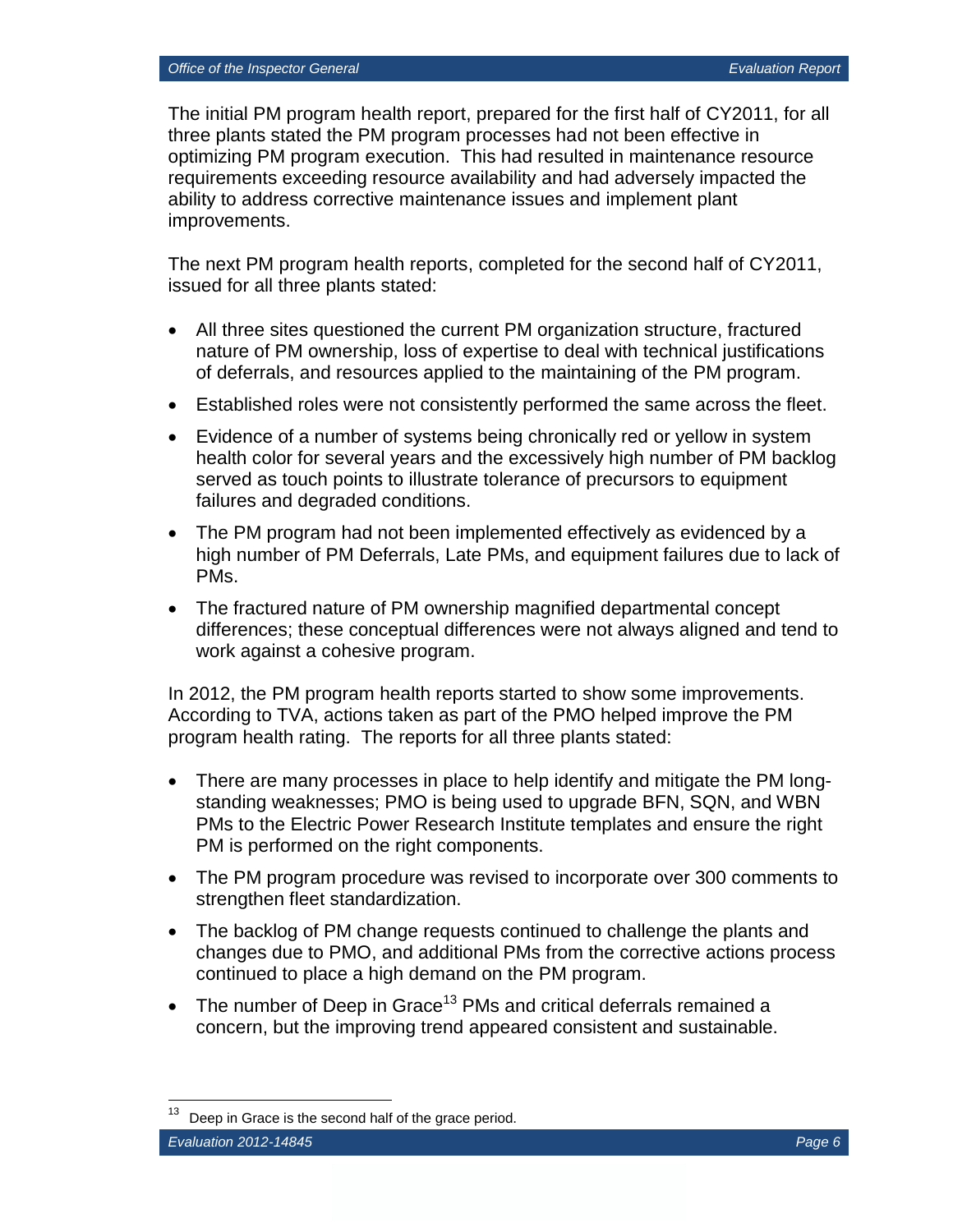The initial PM program health report, completed for the first half of CY2011 for WBN, stated that PM activities were being rescheduled at a high rate and could ultimately challenge the sites' efforts to maintain a high standard of equipment reliability. A later PM program health report for WBN, completed for the second half of 2011, stated that there was continued resistance to the current PM organization structure, as work management thought PMs should be in Maintenance, and Maintenance thought PMs should be in Engineering. The report also stated that central focus on PMs was lacking due to a fractured structure for implementation and maintenance of the PM program.

A 2011 PM program health report for BFN stated that PM backlog continues to be a problem for all three sites. The same report stated that system engineers did not believe they were in the loop, and the plant needed to figure out how to make this a team effort. A 2012 PM program health report for BFN stated that PM backlog continued to be a concern, but a sustained work-off curve is being maintained by all three sites. The last PM program health report for BFN in 2012 stated that Critical PMs Deep in Grace had been a chronic problem and outside of industry norms, which was possibly contributing to reduced equipment reliability. However, the same report stated that the site has made good progress on Critical Component Deferred PMs. The last PM program health report for BFN also stated that significant improvement has been achieved in Late PMs, with none since July 2011.

Table 2 below shows TVA's Equipment Forced Outage Rate (EFOR) for FY2010- 2012.

| <b>TVA Nuclear EFOR</b> ' |               |               |  |  |
|---------------------------|---------------|---------------|--|--|
| <b>FY2010</b>             | <b>FY2011</b> | <b>FY2012</b> |  |  |
| 4.9%                      | 2.7%          | 7%            |  |  |

| Table 2: TVA Nuclear EFOR FY2010-2012 |  |  |  |  |  |
|---------------------------------------|--|--|--|--|--|
|---------------------------------------|--|--|--|--|--|

The EFOR reflects the percentage of hours within the period that the asset was not available to operate due to an unplanned (forced outage or derating) event. TVA's PM Program Health improved from CY2011 to CY2012 and also TVA Nuclear's EFOR improved, which can be seen in the table above.

#### **PMO DELAYS AND ESCALATION**

In early 2009, TVA began to implement a PMO program. Due to slow progress and limited buy in at the sites, multiple escalations have been filed to raise the concern to higher levels within the organization. Each plant received at least one escalation related to delays in the PMO progress. NPG-SPP-01.4, Governance, Oversight, Execution, and Support Program, provides an escalation process to address performance weaknesses where sites are not implementing timely actions to improve performance. The escalation process directs and documents the formal notification of corporate officers, vice presidents, and site leadership of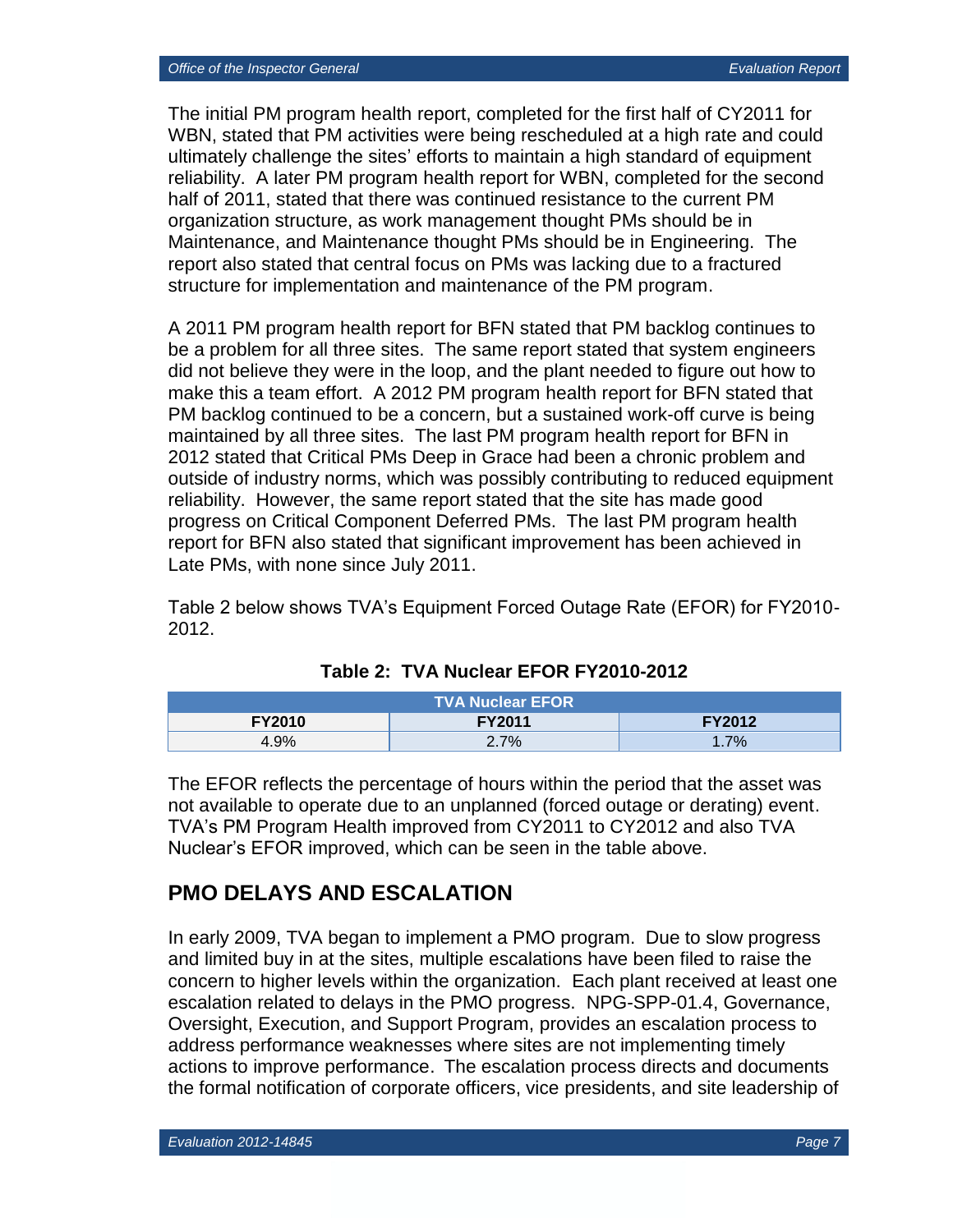issues identified during the corporate oversight function that are not being adequately addressed by the site's line organization.

In 2000, TVA started a PM program, preventive maintenance management process (PMM 2000), where they scoped all PM tasks in a months' time at each site. The program was not successful as it saw failures going forward. In 2004, the industry released INPO AP-913 Equipment Reliability Process Description for equipment reliability guidelines, which includes activities normally associated with preventive maintenance. The intent of INPO AP-913 is to identify, organize, and integrate equipment reliability activities into a single efficient and effective process. In 2004, TVA did not adopt these standards.

In early FY2009, TVA brought in a contractor to start a PMO program at BFN to develop a PM program with the industry standards and create industry templates that would be used to convert to Enterprise Maintenance Planning and Control (EMPAC).<sup>14</sup> BFN delayed entering the industry templates, and they were not entered into EMPAC before TVA switched over to Maximo, so the templates could not be installed. Also, plant personnel had instructed the contractors to make exceptions to the templates when they were created. An example of an exception would be changing the PM template from a 7-year replacement to a 5-year inspection. According to NPG Corporate management, contractors were being pulled off the PMO to do other non-PMO work. At this point, another contract was issued to create new templates to work with Maximo. BFN delayed uploading the templates again, so the Corporate Functional Area Manager wrote an escalation. TVA made the PMO a fleet project and added WBN and SQN to the PMO. Corporate had similar challenges with the other sites and had to go to escalations on them as well. Details of the challenges and escalations can be seen in Table 3 below and continuing on the following page.

| <b>PMO Escalations</b> |                              |                               |                                                                                                                                                                                                                                                                                                   |                                                 |  |
|------------------------|------------------------------|-------------------------------|---------------------------------------------------------------------------------------------------------------------------------------------------------------------------------------------------------------------------------------------------------------------------------------------------|-------------------------------------------------|--|
| <b>Plant</b>           | Date of<br><b>Escalation</b> | Level of<br><b>Escalation</b> | <b>Details</b>                                                                                                                                                                                                                                                                                    | <b>Escalation</b><br><b>Response</b>            |  |
| <b>BFN</b>             | September<br>2012            |                               | BFN PMO was completed in<br>$\bullet$<br>the 2009 time frame; however,<br>a significant number of<br>Maintenance Strategies for<br>electrical components had not<br>been approved in IQReview, <sup>15</sup><br>resulting in potential impact to<br>the reliability of the affected<br>equipment. | <b>PMO Recovery</b><br>Plan on December<br>2012 |  |
|                        |                              |                               | Some PMs submitted in<br>support of Maintenance<br>Strategies have been rejected                                                                                                                                                                                                                  |                                                 |  |

#### **Table 3: TVA Nuclear PMO Escalations**

EMPAC is a Work Management System.

<sup>15</sup> IQReview provides standardization and automation of the Maintenance Strategy implementation process.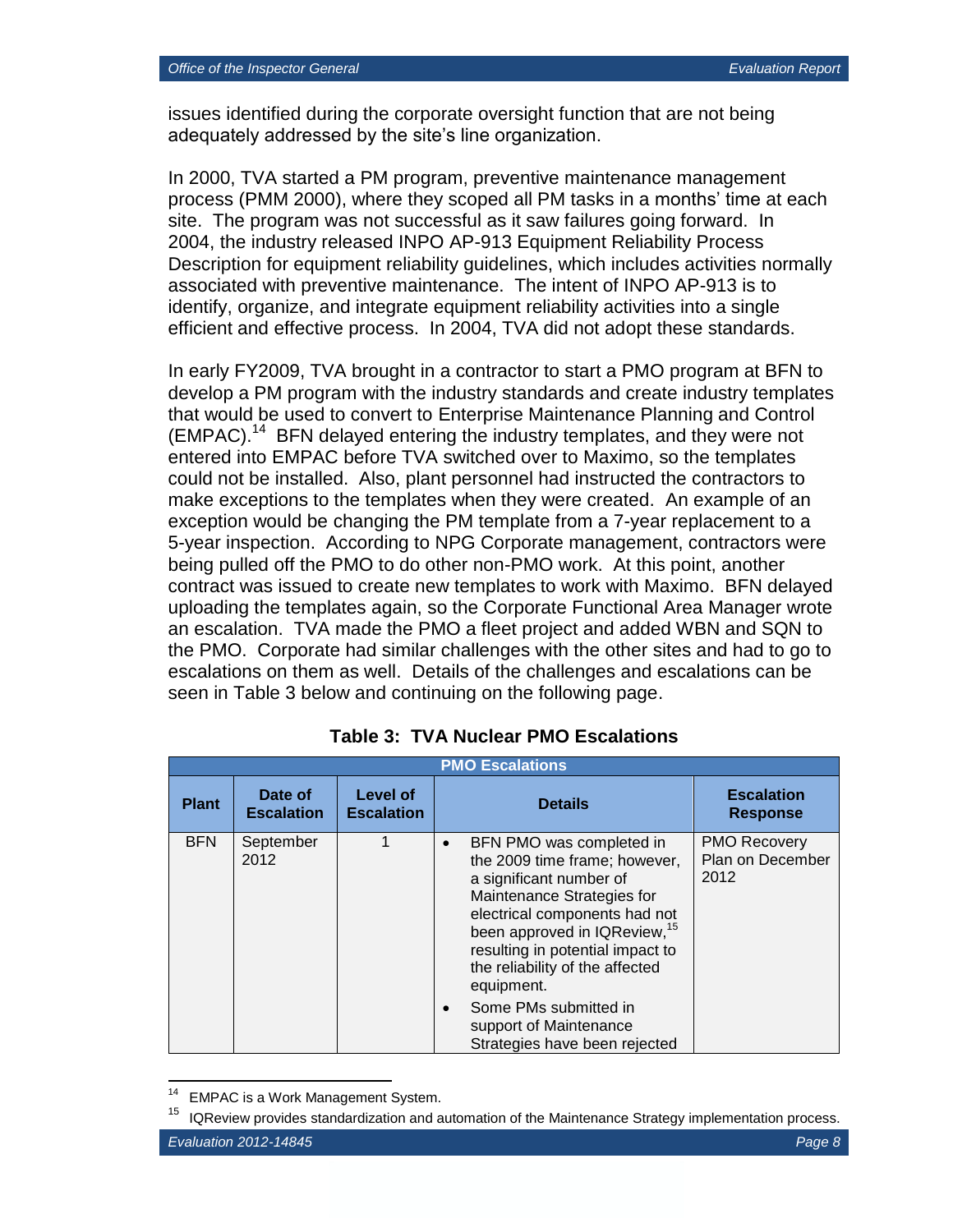| <b>PMO Escalations</b>   |                              |                                      |                                                                                                                                                                                                                                                                                                                                                                                                                                                                                                                                                      |                                                                                                                                                                                                                   |  |
|--------------------------|------------------------------|--------------------------------------|------------------------------------------------------------------------------------------------------------------------------------------------------------------------------------------------------------------------------------------------------------------------------------------------------------------------------------------------------------------------------------------------------------------------------------------------------------------------------------------------------------------------------------------------------|-------------------------------------------------------------------------------------------------------------------------------------------------------------------------------------------------------------------|--|
| <b>Plant</b>             | Date of<br><b>Escalation</b> | <b>Level of</b><br><b>Escalation</b> | <b>Details</b>                                                                                                                                                                                                                                                                                                                                                                                                                                                                                                                                       | <b>Escalation</b><br><b>Response</b>                                                                                                                                                                              |  |
|                          |                              |                                      | by site organizations.<br>Failure to complete<br>$\bullet$<br>implementation of PMO for<br>electrical components<br>represented a substantial<br>threat to generation.                                                                                                                                                                                                                                                                                                                                                                               |                                                                                                                                                                                                                   |  |
| <b>BFN</b>               | <b>June 2013</b>             | $\overline{2}$                       | The PMO recovery plan<br>$\bullet$<br>schedule was not met, and the<br>July 2013 finish date was no<br>longer possible.                                                                                                                                                                                                                                                                                                                                                                                                                              | BFN responded to<br>the escalation in<br>August 2013. The<br>response detailed<br>the actions to be<br>taken to address<br>the escalated<br>issue.                                                                |  |
| <b>WBN</b><br>and<br>SQN | April 2012                   | $\mathbf{1}$                         | The PMO project at WBN/SQN<br>$\bullet$<br>had been repeatedly delayed<br>from the original schedule due<br>to insufficient allocation of site<br>resources to complete the<br>project.<br>The delay had also resulted in<br>$\bullet$<br>significant additional cost to<br>TVA for vendor support.<br>The original schedule for the<br>$\bullet$<br>PMO project that was agreed<br>to by WBN/SQN and<br>developed with input from the<br>site was to be completed by<br>the end of FY2011.<br>The schedule was revised<br>$\bullet$<br>three times. | <b>PMO Recovery</b><br>Plan on May 2012                                                                                                                                                                           |  |
| SQN                      | January<br>2013              | $\overline{2}$                       | The recovery plan developed<br>$\bullet$<br>in response to a Level 1<br>escalation in April 2012 was<br>not completed by its target<br>date, and an additional<br>extension was requested,<br>bumping the date from<br>September 2012 to January<br>2013.<br>The extension required an<br>$\bullet$<br>additional short-term extension<br>of contract resources for<br>support and additional<br>expenses.<br>The January 2013 revised<br>$\bullet$<br>date was not met resulting in<br>the fifth schedule change.                                   | <b>PMO Recovery</b><br>Plan on January<br>2013<br>(The new recovery<br>plan had the latest<br>action due date<br>set for February<br>2013. SQN<br>completed their<br>plans for that<br>phase but not on<br>time.) |  |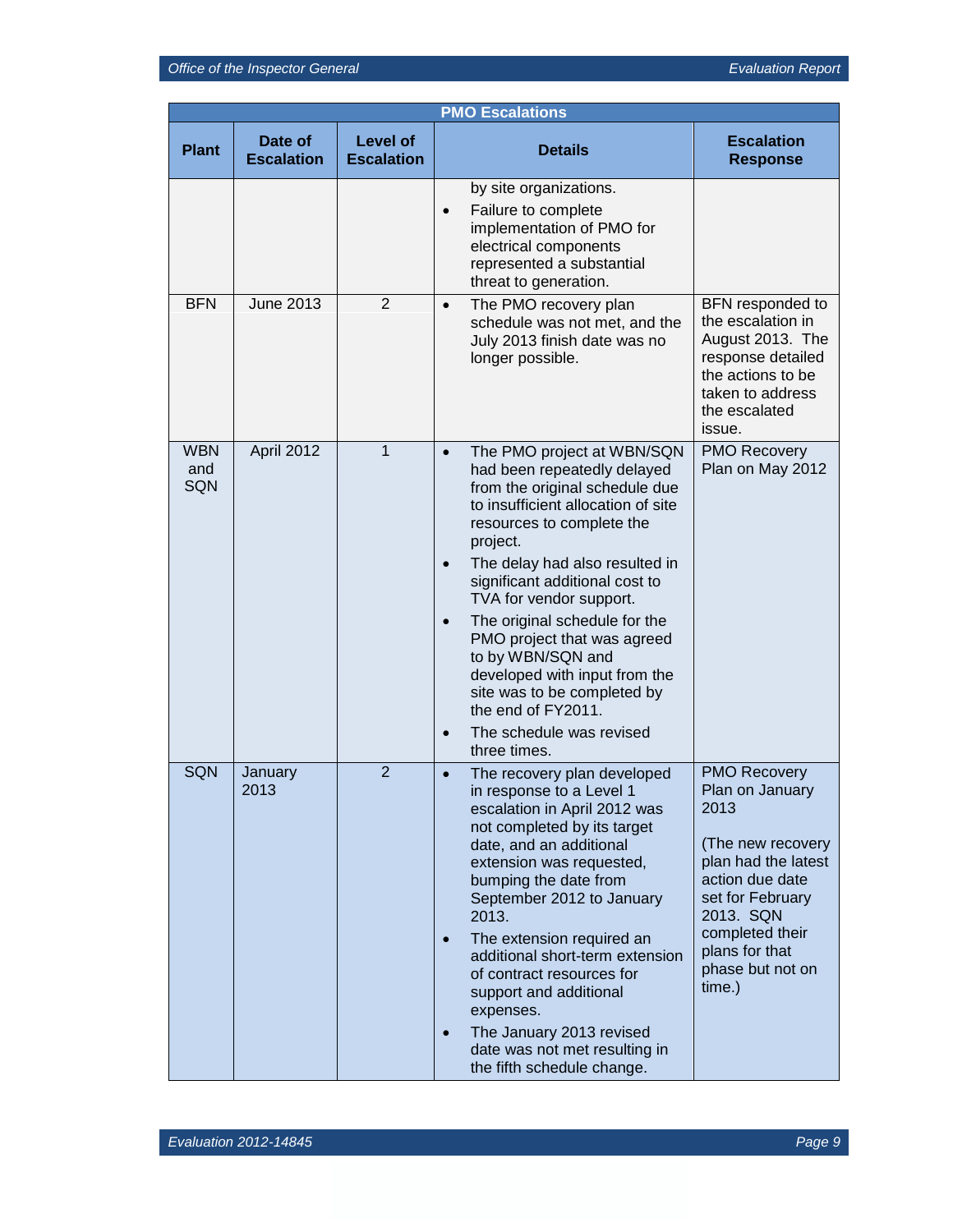According to NPG corporate management, PERs were created for each escalation, which included a root cause analysis. The root cause analyses showed that they have a lack of site support due to emergent issues.

## **RECOMMENDATIONS**

We recommend the Executive Vice President and Chief Operating Officer, Operations, take steps to:

- Define methods for consistent and accurate reporting of PM metrics across the nuclear fleet, including a step for verification and retention of documentation for items manually excluded.
- Address issue with the "Counts as Deferral" flag used in PM tracking.
- Perform an analysis to determine what impact inaccurate PM data could have on the ERI calculation for FY2013 Winning Performance.
- Reduce deviations from PM schedules.
- Take necessary actions to prevent reoccurring PMO implementation problems resulting from lack of site support.
- Expedite PMO efforts.

**TVA Management's Comments** – The General Manager, Equipment Reliability and Components, provided a written response to a draft of this report. TVA management agreed with the findings and recommendations in this report.

TVA management has through their own reviews identified some similar issues identified by the Office of the Inspector General. The number of late PMs and PM Deferrals is one area where they identified a similar concern. TVA completed an independent review of a 3-month period which determined the confusion appears to mainly be focused on the BFN site where the "Counts as Deferral" MAXIMO flag and the number of Late and Deferred PMs lacked reporting consistency. Using the data from the independent review, in response to the third recommendation, TVA management performed an analysis to determine what impact inaccurate PM data could have on the ERI calculation for FY2013 Winning Performance. TVA management's analysis showed that inaccurate PM data would not affect the Winning Performance payout, based on the category thresholds. Prior to the final report being issued for NPG performance of ERI for FY2013, an independent check will be performed by the Corporate Functional Area Managers in their areas to ensure that all values reported are verified for the Winning Performance report.

TVA management concurs with the finding that deviations from PM schedules are negatively affecting system and component health and identified it through fleet metric trend and two PERs. TVA is developing an action plan to redress this performance issue. Additional training and necessary procedural clarifications for